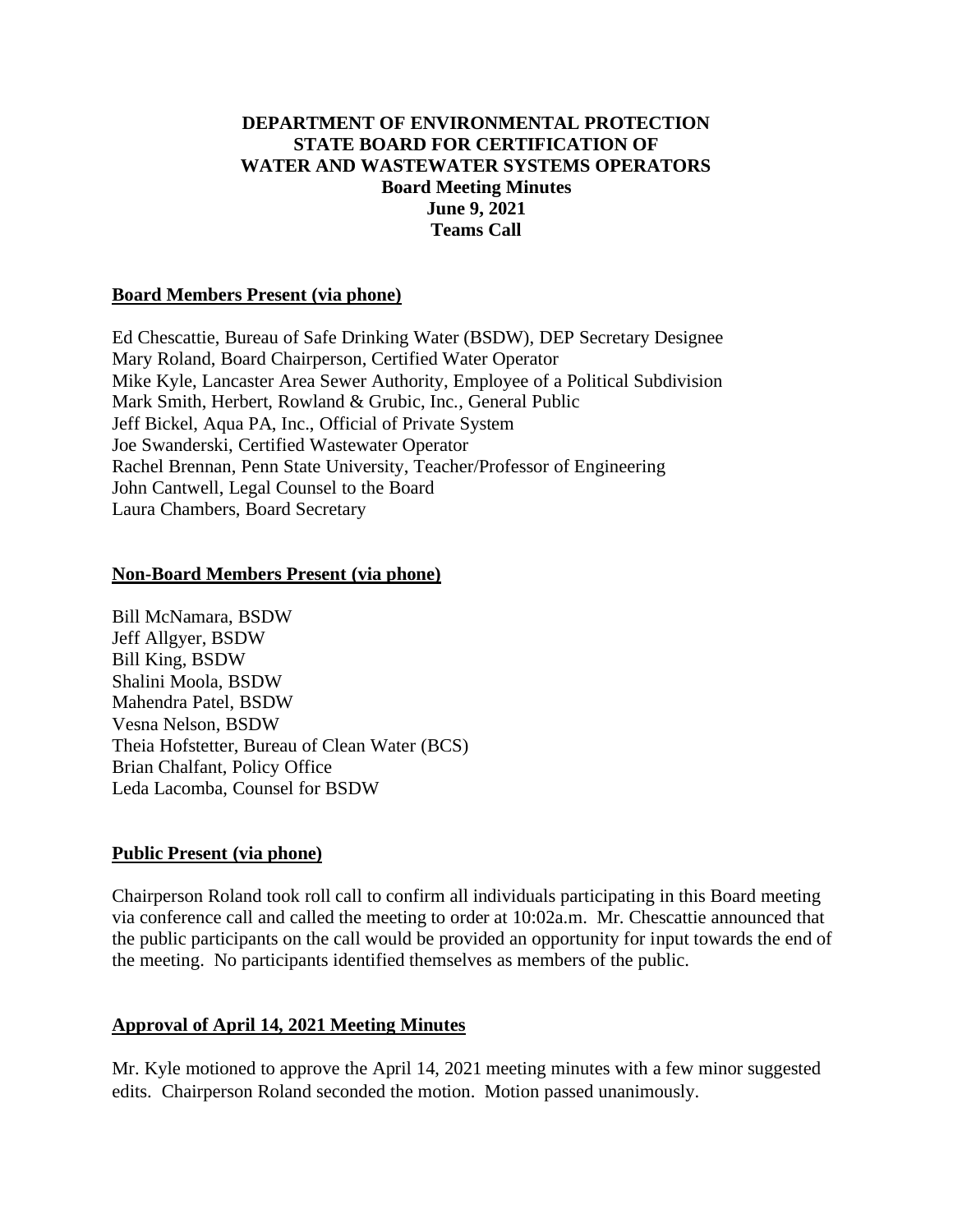# **Approval of New and Upgrade Applications**

Ms. Chambers presented the following new and upgrade license for Board consideration:

- 16 new water licenses
- 14 upgraded water licenses
- 15 new wastewater licenses
- 10 upgraded wastewater licenses

Ms. Chambers provided a summary of two additional upgrades the Department received that were not included on the new and upgrade report that was provided earlier this week.

Mr. Swanderski motioned to approve all the new and upgraded license applications. Chairperson Roland seconded the motion. Motion passed unanimously.

### **Reciprocity Requests**

The Board reviewed and considered the following reciprocity request:

### *Wastewater*

**Nicholas Pietrefesa** – Holds a New Jersey S2 Public Wastewater license, which was issued October 1, 2005 and expires on September 30, 2021. The applicant also holds a New Jersey C3 Collections Wastewater license, which was issued on August 20, 2020 and expires on September 30, 2021. His application documents the following experience: 6 months working at Wawa – Red Roof Campus WWTP, which is a class D facility using subclass 1; 6 months working at Wawa Food Market #909, which is a class D facility using subclass 1; 6 months working at Wawa Food Market #8300, which is a class D facility using subclass 1; and 6 months working at Wawa Food Market & Gasoline Sales, which is a class D facility using subclass 1.

The part-time employment at the 4 facilities (Wawa – Red Roof Campus WWTP, Wawa Food Market #909, Wawa Food Market #8300, Wawa Food Market & Gasoline Sales) equates to a total of 2 years of operating experience.

Mr. Pietrefesa's experience was obtained at Class D facilities and an operator is required to have a minimum of 1 year experience in order to obtain a Pennsylvania Class D license. **Therefore, the Department's determination is that Mr. Pietrefesa has documented the adequate experience**  relative to a  $WWD - 1$ .

Regarding the comparison of examination questions, the applicant passed wastewater exams developed by ABC and administered in New Jersey. (New Jersey has conveyed that they do not license on specific treatment type.)

*The Department's recommendation: The Board should please review the examination information provided and vote on whether Mr. Pietrefesa has documented that he has passed a comparable examination in the State of New Jersey.*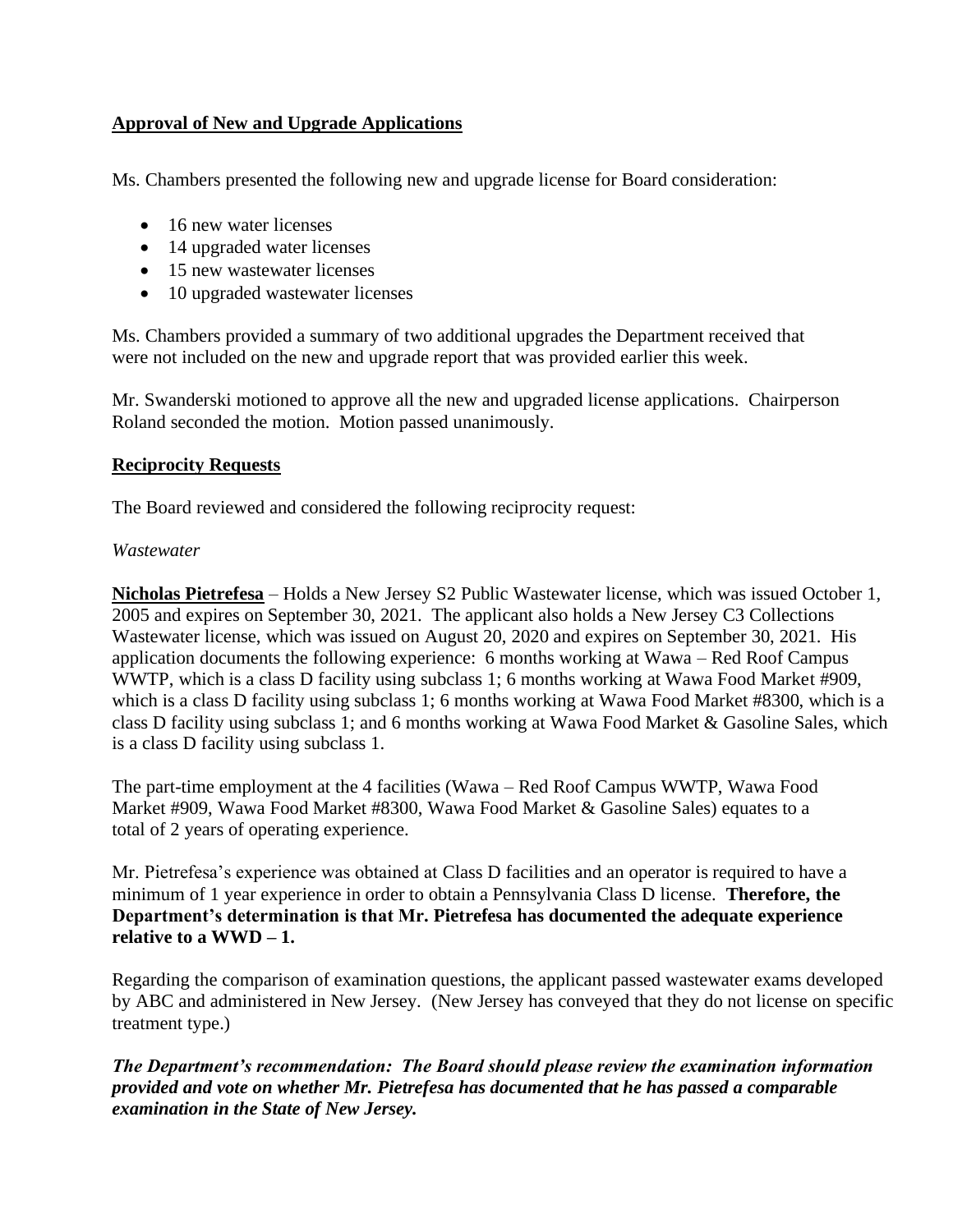Mr. Kyle motioned to approve Mr. Pietrefesa WWD – 1 license via reciprocity. Chairperson Roland seconded the motion. Motion passed unanimously.

### **Small Water Systems TAC Board Update**

Chairperson Roland provided a summary of the January 28, 2021 and April 29, 2021 Small Water Systems Technical Advisory Committee (TAC) meetings. Mr. Smith and Mr. Bickel, who also attended the TAC Board meetings had no additional information to add; they both agreed Ms. Roland's update was very thorough. Board members agreed to keep this TAC Board update as a standing agenda item moving forward.

### **Board Secretary Report**

Ms. Chambers had nothing new to report.

### **Old and New Business**

Chairperson Roland wanted to confirm that we received everything we needed for the extension request for Operator 194008, for which we required additional information at the April board meeting. Ms. Chambers confirmed that we did receive the information.

Chairperson Roland asked whether, for dual-certified operators, the mandatory security training needs to be taken twice for both water and wastewater certifications. Mr. McNamara said no; clients only need to take that specific training once and the training is tied to their Client ID, and all operators (including those that are dual-certified) are only assigned one client ID.

## **Comments from the Public**

The Board went into executive session at 11:05am to discuss extension requests.

The Board came out of executive session at 12:48pm.

#### **Criminal History Report**

Wastewater Applicant 345874 requested certification for WE (distribution).

Chairperson Roland motioned to grant Operator 345874 WE certification. Mr. Smith seconded. Motion passed unanimously.